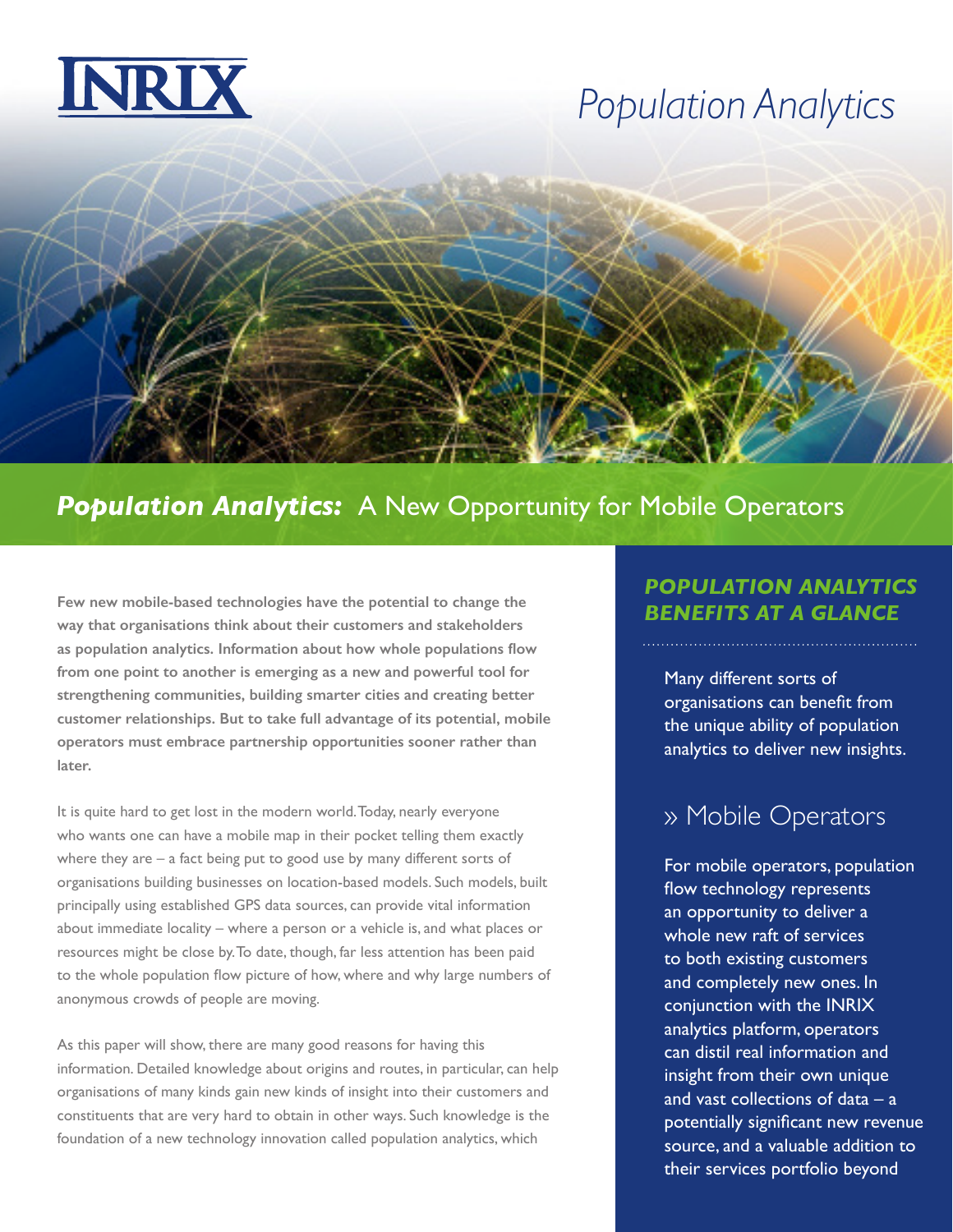promises to revolutionise everything from road planning and event management to retail strategies and financial forecasting.

Population analytics is still in its youth, but it is generating considerable excitement as the potential of its applications and their very substantial associated revenues become clear. The use cases are almost limitless, and organisations in almost every industry sector will benefit significantly from it over time. In the short term, though, it is mobile operators who have an especially critical role to play in building its foundations. They stand to benefit in a wide variety of ways, everywhere from additional revenue streams, entry into new vertical sectors and the provision value-added services for enterprise customers. But to succeed, they need to partner with organisations with the data skills and assets to complement their own; organisations such as INRIX, whose experience in managing and integrating data from multiple sources at scale give them a significant head start.



### » Population analytics in context

Population analytics is a data-driven analytical technique for answering questions about large groups of people - as its name suggests, whole populations rather than individuals. Its power comes from its ability to understand not just where anonymous groups of people are at a given time, but where they've been, how they got there and where they may be going next. Knowing where people start their journeys to a major sporting event, for example, can help local authorities plan and manage every aspect of the relevant travel and transport arrangements with much greater precision than is currently possible. Similarly, a retailer who knows what percentage of customers live in a particular postcode has a much clearer view of its real customer demographics, and can modify its strategy accordingly. Today, users as diverse as large retailers, event planners, civil engineers, surveyors and investors can leverage population analytics to answer difficult

the reach of the over-the-top technology players.

#### » Public Sector

For public sector organisations, origin analysis and population flow gives planners a new way to visualise real-world urban problems and create working solutions based on actual data; not just in road and transport planning but across social strata too.

#### » Consultancy Firms

For consultancy firms, mobile data analysis offers the potential for a new kind of competitive advantage for themselves and their clients; genuinely new approaches to big-business problems that cannot be addressed with more conventional technology.

#### » Large Business

For large businesses, population flow offers a new way to look at old issues; in particular, how to gain far greater understanding of customer behaviour, and use that understanding to maximise revenue and minimise costs.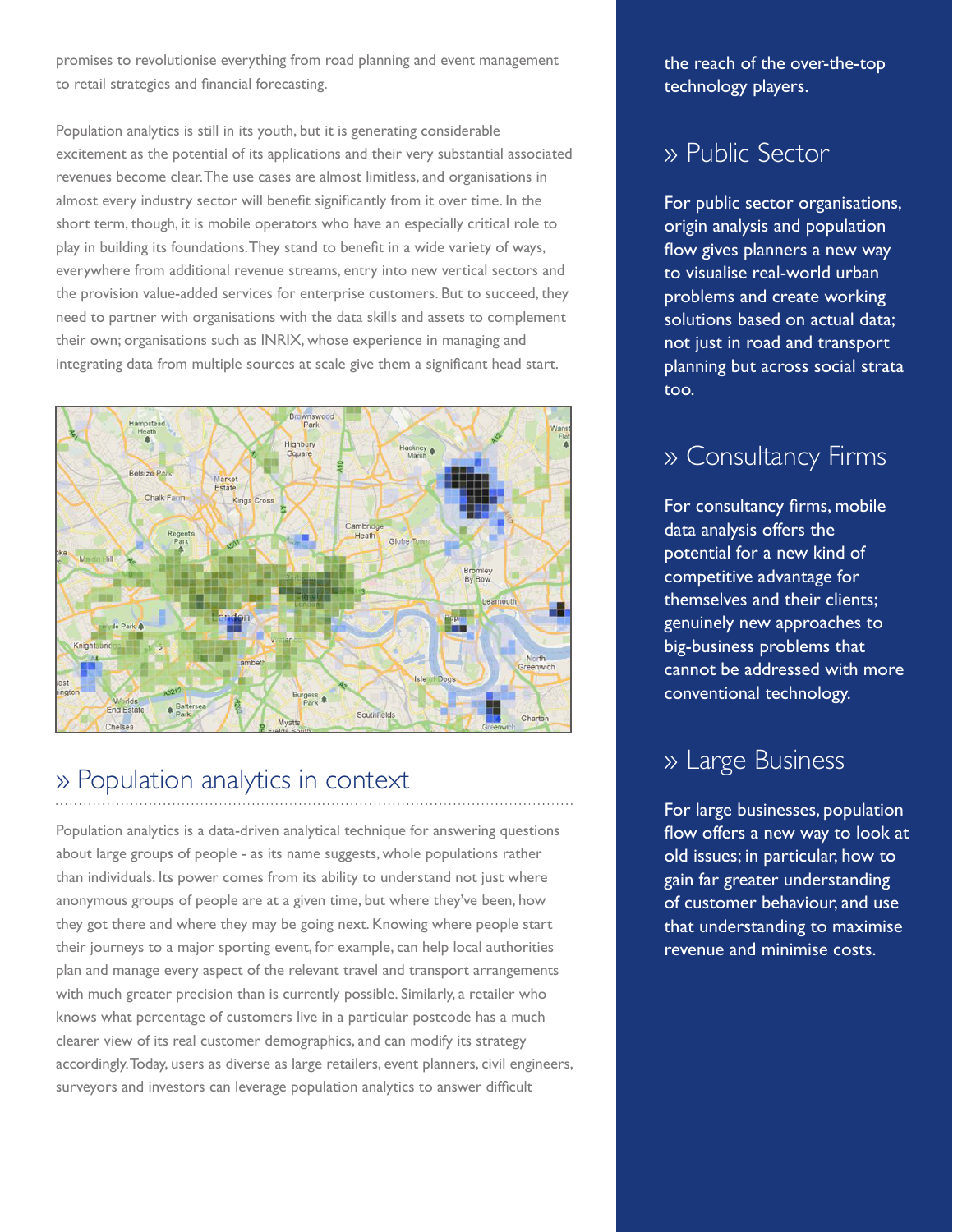questions about their business that are hard or impossible to answer using conventional data-collection methods.

Gathering the data about moving people and populations has to date been costly, time-consuming work. Roadside data collection, for example, historically mandated for road planning purposes in the UK, is highly dependent on data from human-conducted roadside interviews – a fact which limits the potential scale of the data and dramatically magnifies the cost of collecting it. Similarly, roadside cameras are expensive to install and maintain, and are subject to failure in adverse weather conditions. Commercial ventures face similar challenges; the costs of conducting research on a big enough scale to obtain useful data, among individuals often reluctant to be stopped and interviewed, are hard to justify for even the largest organisations.

#### » The mobile advantage

By contrast, data from mobile networks is always readily available from a very large and evenly distributed number of sources – the handsets that nearly everyone now routinely carries, an asset unique to mobile operators that cannot be replicated by other market players. That asset brings several advantages in the big data analytics market, not least its scale; the sheer volume of mobile data means that sample sizes correlate statistically with real-world population volumes, for example, ensuring that models can deliver meaningful results. Putting that data to use, though, is non-trivial. One specific barrier to using data from mobile operators for population analytics and population flow analysis is the sheer technical difficulty involved in processing and aggregating such enormous quantities of information – more than 1.5 billion real-time data points a day in the UK alone. Managing volume, though, is just one aspect of the processing task; maintaining anonymity of the data at every stage is critical too.

Perhaps the biggest barrier to mobile operators building their own population analytics platforms is accuracy. While they have tremendous reach, the intricacies of mobile technology make it very hard for them to resolve to the level of detail needed to build really accurate models of dynamic populations. But what if they overlaid the mobile data with other more accurate sources of location information, such as GPS? In the right hands, that combination of mobile data and GPS data becomes something much more than the sum of its parts – a true foundation for population analytics, and a catalyst for a significant new wave of innovation across a multitude of sectors.

INRIX is at the forefront of that wave. Thanks to its expertise in processing huge volumes of traffic data from multiple sources, INRIX is an ideal partner for mobile operators looking to exploit the potential of population analytics. It is one of a tiny number of companies able to manage and process real-time data at national scales, regardless of its source; it has several patented algorithms that improve the accuracy of locating handsets in mobile networks, in addition to its own traffic intelligence services based on multiple data sources such as GPS as well as fixed sensors such as automatic number plate recognition and induction loops. And critically, it has many years' experience in working directly with mobile operators, which it is already helping to understand the real power of data analytics.

#### » Partner benefits

In the UK, INRIX uses its mobile operator partner's aggregated and anonymised data to provide insights to customers; in return, the operator gains an additional revenue stream. For mobile operators that are yet to benefit from population analytics, partnering with INRIX would negate the need to invest in large, costly and time consuming technology infrastructure – a key consideration for mobile operators as they seek to take advantage of the increasingly clear benefits of location insight platforms such as INRIX Population Analytics.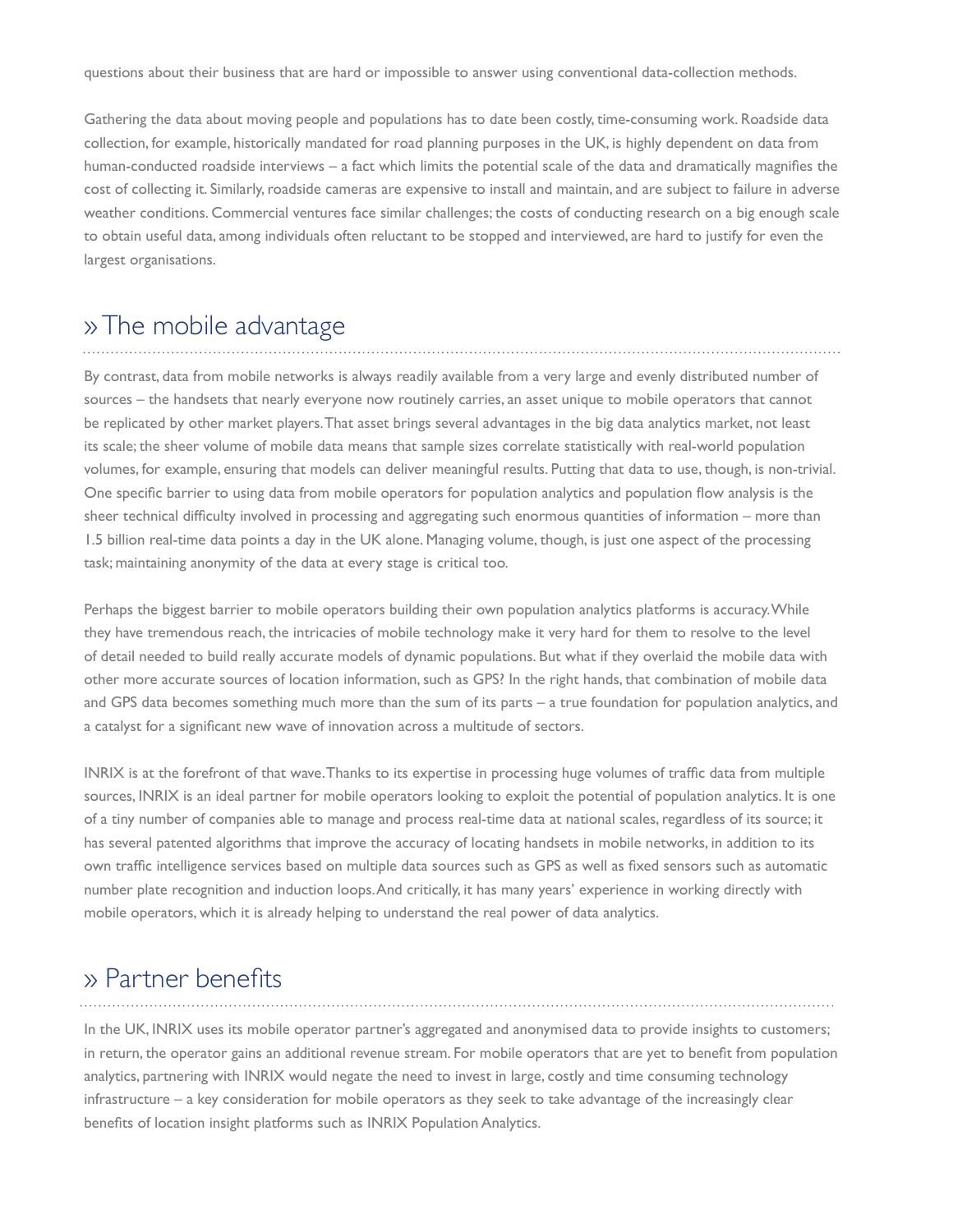Partnership with INRIX, and the greater data accuracy that generates, is enabling mobile operators to build new revenue streams across a wide variety of industries and sectors - not just in their core existing markets, but in many new markets too. Some examples of how INRIX population analytics can be used in real-world revenue-generating environments:

#### *Some of the questions that mobile operators can help their customers answer:*

- Smart city planning. How do I improve traffic and transport flow around my city? City planners can determine how many people enter and leave the city, and where they came from and return to; critical data for making good decisions about everything from building new roads to implementing new bus routes and implementing effective park-and-ride schemes.
- Retail insight and marketing. Who are my customers, and how can I reach them more effectively? Shops, malls, cinemas and event venues can use information about where anonymous customers travelled from to visit their site and when; what their true catchment area is, what the demographics of that area are. At the same time, they can plan very focused postcode-based marketing campaigns and test their efficacy with much greater accuracy.
- Site location. Where's the best place to put a new store, or build a new sports/entertainment venue? Armed with the right information, organisations can find optimal locations for customer destinations based on real population flow data.
- Venue management. How do people get to and from our venue? What's the fastest and safest way to evacuate in an emergency? Venue owners and safety professionals can determine where people start their journeys, how they get there and what they need to do to get people out safely.
- Investment planning. Which companies in my portfolio were busiest over key trading periods? Investors can see exactly how busy specific retail and commercial sites are during critical trading periods such as Christmas, and what sort of people visited them; thus helping them to make informed investment decisions based on likely profitability.

Many projects utilising ideas like these are already underway. Origin and flow data has shown great promise for smart city planning in particular, thanks to its ability to measure events at an extremely detailed level; how many vehicles pass through a particular area over a specific time period, for example, or total volumes and origins of traffic along streets and across transport networks over the course of a day. During the London 2012 Olympics, for example, INRIX worked with Transport for London (TfL) to analyse real-time population flow across the capital and around key events, assisting TfL to make better-informed transport planning decisions.

The use of mobile data also has important applications for local and highway authorities, who are already using it to plan road network changes and measure travel time with great precision. Examples of INRIX 's work in this area include a travel time measurement system used by Connect Plus to manage one of the busiest motorways in Europe, the M25 London Orbital; providing essential data for the M25 Junction 30 Congestion Relief Scheme Study undertaken by Jacobs UK Ltd on behalf of the UK Highways Agency; and a venture in partnership with Mouchel and Transport for Greater Manchester to build a multi-modal picture of travel across a wide area. Many other examples exist: INRIX's Incidents platform, for example, which provides detailed information and insight around major disruptive incidents (public